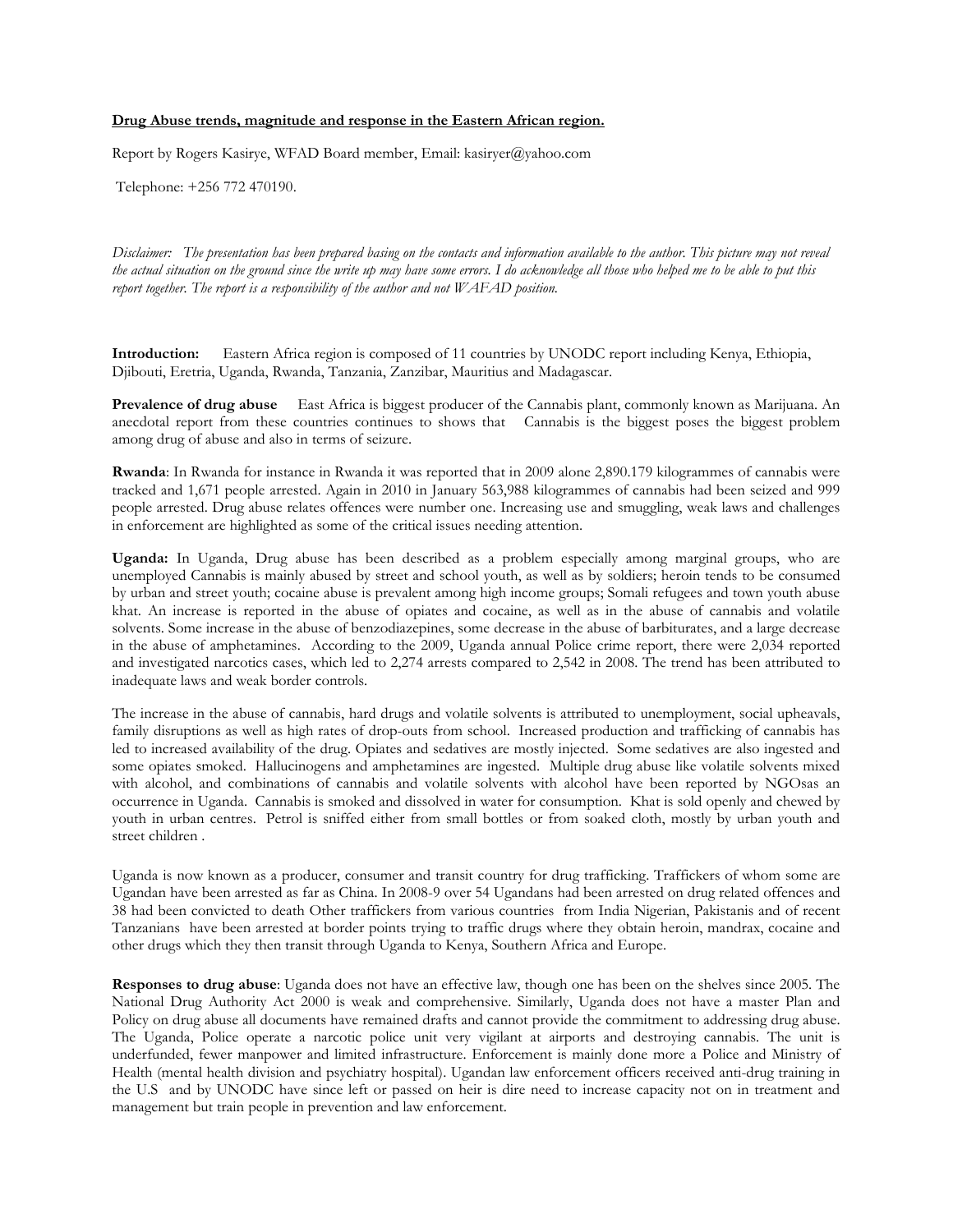NGOs with limited capacity also operates mainly in major urban centers and reach out with a few messages on posters and a radio which are not frequent and impact very difficult to measure. The most active NGOs have been UYDEL, Serenity centre. There has also been a decline in NGOs operating in this field in Uganda due limited access to funding, yet the vice of drug abuse is spreading. The media, health and NGO professionals once in a while participate in drug abuse awareness on TV, radio and print media. Drug education is incorporated in curricula at primary, secondary schools and higher education students include lectures and drug awareness talks and seminars on issues relating to drugs in which students' participation is encouraged.

Treatment and Rehabilitation: The treatment guidelines are largely curative and conducted at the refurbished National Mental Hospital and related regional units. The number of facilities in the country has gone from 12 treatments specialized facilities including those of NGOs

Lack of a policy limits comprehensiveness of programmes and areas like community based rehabilitation and Social reintegrations are largely underdeveloped. NGOs, through their general rehabilitation centres, assist in the rehabilitation of street children. Government hospitals have psychiatrists, doctors, and social workers whose tasks are to provide treatment and mental rehabilitation to patients, arising out of drug and substance abuse. Cases arising out of drug abuse for now are estimated at 25% at all those treated (1out of 4 psychiatry mental cases) is due to drug abuse.

Joint fight against drug trafficking in the east African region is affected by different levels of facilitation, border porous and a unmanned and manpower who fight drug abuse. National data is lacking; there is a need to do a national survey to establish the magnitude of the problem.Coordination of efforts within Government and Civil society needs strengthening and support. Increase more awareness and other preventive activities involving NGOS and communities.

**Kenya :** In Kenya, national surveys have been done by NACADDAA since its inception and passing the anti drug abuse law. These findings have shown that drug and substance abuse is on increase in Kenya; and has a complex cause and effect relationship. Drugs are easily available of on market and cheap to buy including cocaine and heroin which are more costly are less accessible.

Provincial variations in access to drugs were revealed by the study. Cocaine was most easily accessed in Nairobi, Coast and North Eastern Provinces. Wide provincial disparities among the three factors namely young adults that have the highest drug and substance abuse prevalence. Factors influencing abuse listed in the previous surveys include, immediate social environment, acting as both the source of peer pressure, money and the drugs. Surveys also show that, nearly half of the children had never received any information about drugs at home. Schools and religious institutions are the main channels for passing information to children

Commonly abused drugs in Kenya were alcohol, bhang, glue, (khat) miraa and psychotropic drugs. The prevalence of HIV/AIDS among injection drug users is estimated at 68-88 percent (UNODC 2004). The UNODC report documents a relationship between injecting drug use and HIV/AIDS. Nairobi and Coast provinces were most affected with an estimated 10,000 heroin users in Nairobi and 8,000 in Coast province.

Cocaine has high acceptability ratings in Nairobi and many; It will therefore be a daunting programme task to positively influence and change these high acceptance levels. The second challenge is the observation that majority of people are not aware of the available drug and substance abuse treatment facilities. Kenya has a coordinating body NACADAA which coordinates all actors in the fight against drug abuse. The NACADAA responses in Kenya have increased response drug law enforcement, prevention and treatment as well information management compared to other countries.

**Tanzania and Zanzibar Islands.** Zanzibar's health authorities<sup>[1](#page-1-0)</sup> have regularly reported the incidence of Drug abuse and how HIV is impacting the island. They do warn that the HIV infection rate among drug injectors and sex workers is much higher than in the general population. A 2006 study of 508 injecting drug users found that 26 percent were HIVpositive and that addicts were more likely to make their sexual debut as teens; to have multiple, concurrent sexual partners; and to engage in unprotected sex, further increasing their risk of contracting HIV. Zanzibar's AIDS burden could swell as drugs become more widely available: local police report that three percent of the adult population use illegal drugs, and the number is growing. Zanzibar lies on a drug-trafficking route between Asia, the

<span id="page-1-0"></span><sup>1</sup> http://www.plusnews.org/Report.aspx?ReportId=73465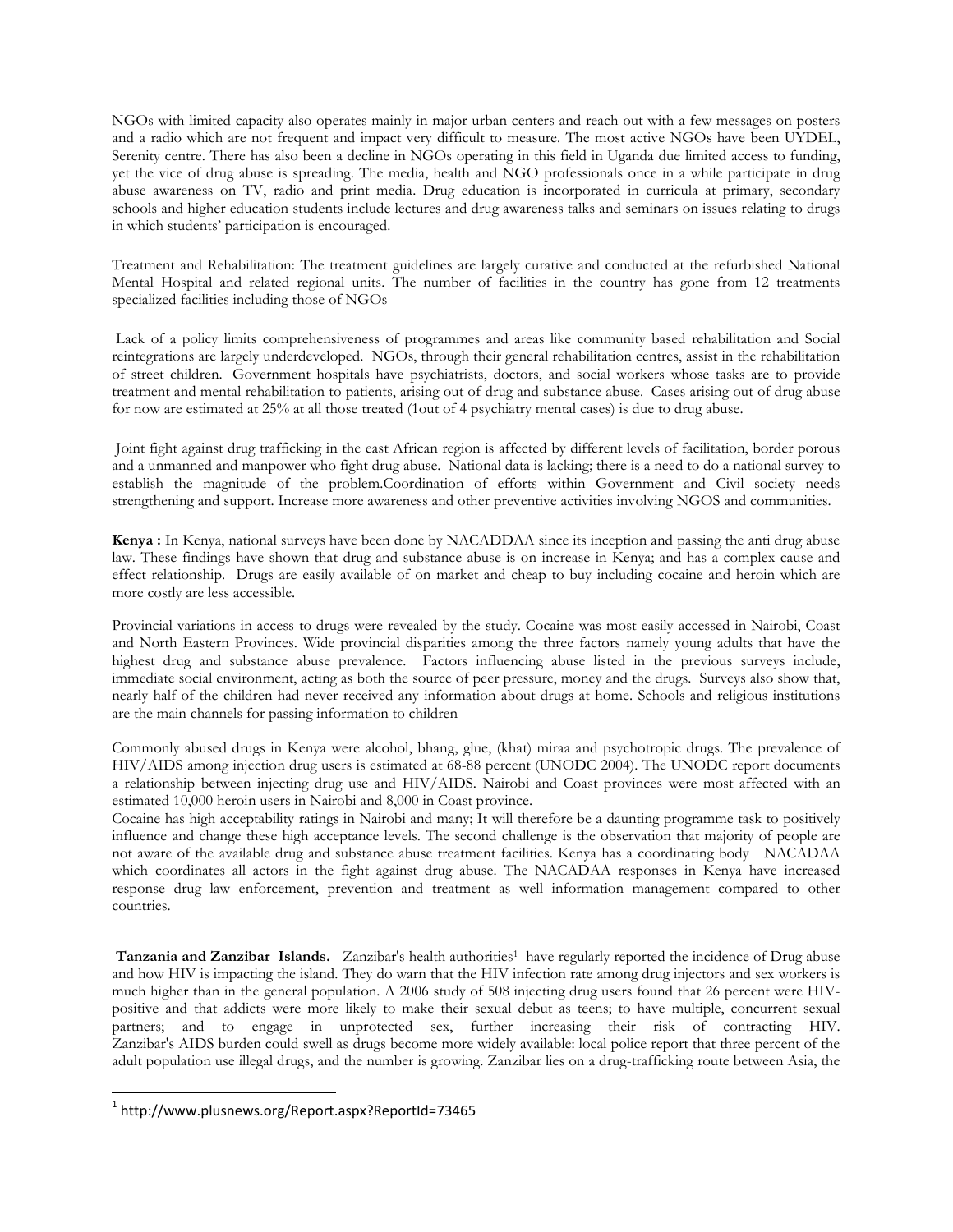Middle East and Europe, which has contributed to greater use of heroin in the region, according to the Zanzibar AIDS Commission.

In 2005, police intercepted 375 metric tonnes of cannabis, 101.5kg of heroin and 35kg of morphine, among other prohibited substances. Over the past two years, 11,500 people have been arrested on drug-related charges, according to Tanzania's anti-narcotics unit. Many injecting drug users share dirty needles or use a dangerous cash-saving technique known as "flash blood", in which a user injects heroin or another illicit substance and then draws a syringe full of blood that is passed to a second user to inject. Poverty is part of the problem in Zanzibar, where the average per capita income is US\$330. The 2006 study found that users often turned to prostitution to support a drug habit costing up to \$8 a day. Some observers also complain that tourism, one of Zanzibar's top foreign exchange earners, is contributing to an "un-Islamic" Western lifestyle. "There are aspects of life changing here, with more tourists coming and a faster pace of life than the past," said Sadaat Idi of the Zanzibar AIDS Commission.

## **General situation in Easter Africa:**

Apart from alcohol being the biggest and number one problem; cannabis is the second largest problem faced by this region Africa. Urban slum youth also widely paint thinner and other solvents including petrol for abuse. Injecting drug use has also been reported in Kenya, Zanzibar and Tanzania and is wide spreading and appear to be pushing back the gains made in fighting HIV/AIDS; efforts to deal with this are also limited again. Police chiefs regularly meet in the region to review and discuss efforts. UNODC has been very supportive off efforts to help the states improve their capacities in prevention, law enforcement and treatment to governments and NGOs. They have undertaken trainings, funded projects and regularly collected data using the annual questionnaire and this data has been very useful.

Networking among NGOS is steal weak, some work to reduce alcohol and drug abuse is supported by IOGT-NTO and Mentor Foundation International. A substantial funding has been channeled by WHO and USAID related to drug abuse and HIVAIDS Risky behavior. Most of these activities are project based, short in time and rarely have good practices been documented

**Case study:** The UNODC Report/ICBN 200[9](#page-2-0)<sup>2</sup> has indicated and gives more detailed picture on East Africa.

# **Regional cooperation In East Africa**

Under the African Union's current Plan of Action on Drug Control and Crime Prevention, the African Union Commission has strengthened its cooperation in the areas of drug control and crime prevention with relevant international organizations, such as INTERPOL, the African Institute for the Prevention of Crime and the Treatment of Offenders and UNODC, and with the European Commission within the framework of the Africa-European Union Strategic Partnership.

The regional economic communities in Africa are to play a key role in the implementation of the African Union Plan of Action. In that regard, particular progress has been made by the member States of East Africa has adopted a sub regional action plan on drug trafficking, organized crime and drug abuse. It also launched a joint programme to build national and regional law enforcement capacity including in the areas of drug interdiction, forensics, intelligence, border management, money-laundering and criminal justice.

The Nineteenth Meeting of Heads of National Drug Law Enforcement Agencies, Africa, was held in

Windhoek in October 2009. The participants examine d the current situation with respect to regional and sub regional cooperation in countering drug trafficking and formulated strategies to improve cooperation and mutual support in drug interdiction efforts. In July 2009, INTERPOL convened its twentieth African Regional Conference in Cairo. Some 160 law enforcement officials from 40 countries and 8 international organizations took part in the Conference, which addressed, inter alia, drug trafficking, maritime piracy and counterfeit medicines.

In February 2009, a regional expert meeting, convened jointly by the Government of Kenya and UNODC in Nairobi, elaborated a programme for East Africa for the period 2010-2012, the aim of which is to promote the rule of law, health and human security in that subregion.

<span id="page-2-0"></span><sup>&</sup>lt;sup>2</sup> http://www.incb.org/pdf/annual-report/2009/en/AR\_09\_E\_Chapter\_III\_Africa.pdf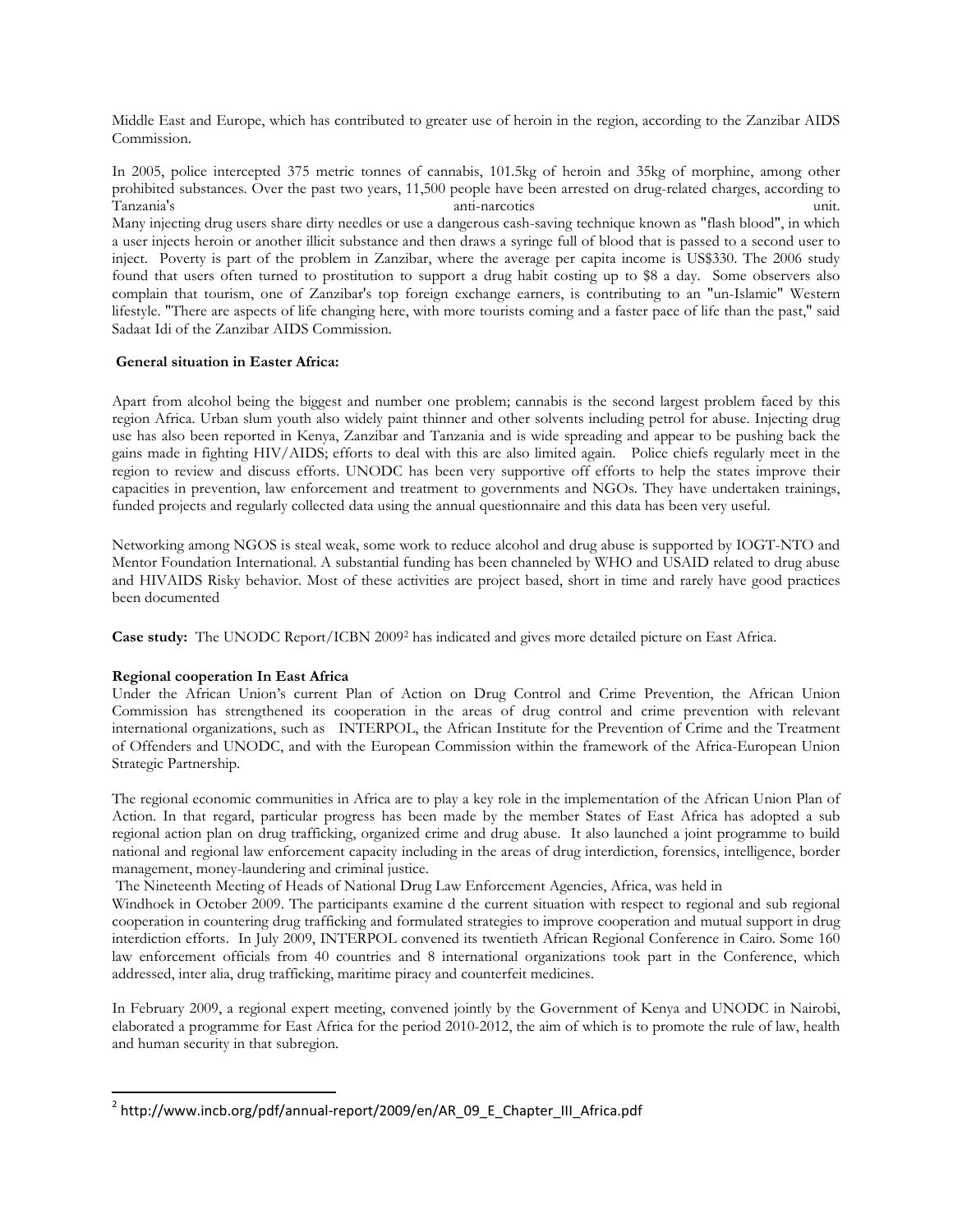In November 2008, some 150 representatives of police, customs and drug regulatory authorities of 26 East and Southern African countries took part in training workshops on intellectual property crime; the workshops were co-hosted by INTERPOL and the Kenyan police in Nairobi.

### **Strengthen their national drug control legislations**

A number of African countries have taken steps to strengthen their national drug control legislation and to improve their mechanisms for administrative monitoring and control in implementation of the international drug control treaties.

- The Government of **Ethiopia** has adopted a national drug control master plan and is now in the process of establishing an inter-ministerial body to facilitate implementation of that plan.
- The Government of **Kenya** has introduced a drug control component in its system for the performance appraisal of civil servants, who are now required to carry out a drug control activity as one of their duties. This measure is expected to contribute significantly to advocacy, training and drug abuse prevention in

A number of African countries have established or are in the process of establishing integrated national

Programmes to combat drug trafficking, drug abuse and associated transnational organized crime. The Programmes, which have been developed by UNODC in partnership with national authorities, tackle a variety of issues such as capacity-building in law enforcement, drug supply and demand reduction, treatment for drug abusers, criminal justice, and regional cooperation. Cannabis herb is illicitly produced in all subregions of Africa. Cannabis plants are also cultivated in most countries of East Africa, especially in Comoros, Ethiopia, Kenya, Madagascar and Uganda,

Large consignments of the drugs have been seized in several countries in East Africa. The number of drug seizures and related arrests at the international airports of Nairobi and Addis Ababa continued to rise in 2008. The United Republic of Tanzania continues to report the largest seizures of cannabis herb in East Africa.

The sub region of East Africa continues to be used as a transit area for cocaine consignments destined for illicit markets in Europe. Heroin continues to enter Africa mainly though the countries in East Africa. Countries in that subregion have been identified as both countries of destination of heroin consignments and transit countries; moreover, trafficking in and abuse of heroin have recently increased. Most of the heroin seized had been transported by passengers on commercial flights arriving at or departing from the international airports of Addis Ababa and Nairobi; both airports provide flight connections between West Africa and heroin-manufacturing countries in South-West and South-East Asia. From West Africa, heroin is frequently smuggled into Europe and North America in operations often organized by West African criminal organizations. Heroin smuggled by sea enters East Africa through the ports of Djibouti, Eritrea, Kenya and the United Republic of Tanzania. In addition, postal and courier services are increasingly being used to smuggle heroin.

Heroin traffickers in Africa also use land routes, taking advantage of the porous borders and weak border control of many countries in the region. There is evidence of an increase in the smuggling of heroin to the islands of the Indian Ocean, particularly Mauritius. Opiates from India and Pakistan are smuggled into Mozambique and then South Africa and from South Africa into Europe, as well as into East African countries, notably Mauritius and Seychelles. Mauritius now has one of the highest levels of opiate abuse in Africa, a spillover effect of the heroin trafficking in the country .

**Substances not under international control: Khat,** which is not currently under international control, continues to be cultivated in some countries of East Africa and in parts of the Arabian Peninsula and is commonly chewed as a stimulant in those areas. Although khat consumption is associated with health risks and may have detrimental social consequences, the prohibition of khat in the region is limited to some countries in East Africa, such as Eritrea, Madagascar, Rwanda and the United Republic of Tanzania. As a result of an increase in the smuggling of khat into countries in Europe and the Americas, khat has also been prohibited in a number of countries in Europe and in Canada and the United States.

**Abuse and treatment:** Most African States continue to lack proper systems for monitoring drug abuse and are therefore unable to gather sufficient data on the extent and patterns of drug abuse or to carry out accurate assessments of prevalence rates. The only systematic monitoring of drug abuse in the region is taking place in South Africa, through the South African Community Epidemiology Network on Drug Use (SACENDU), a drug abuse monitoring system based on demand for treatment. Consequently, neither the success of prevention campaigns nor the need for the treatment and rehabilitation of drug abusers can be properly assessed. Most national estimates of the prevalence of drug abuse are based only on rapid assessments of drug abuse among specific groups within the drug-abusing population and a limited number of school surveys. The cross-country comparability of national drug abuse estimates is therefore severely limited in Africa.